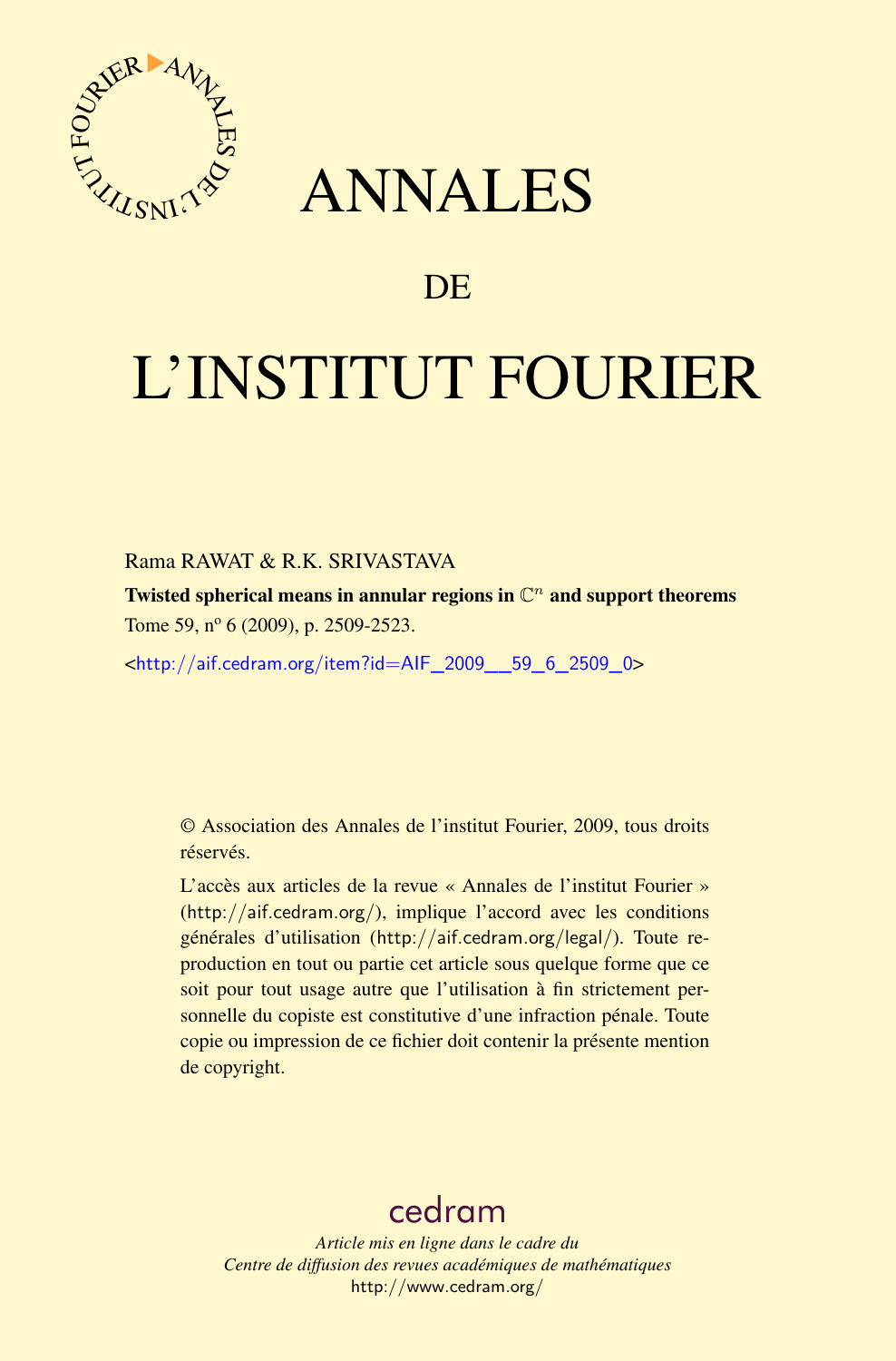### TWISTED SPHERICAL MEANS IN ANNULAR REGIONS IN  $\mathbb{C}^n$  AND SUPPORT THEOREMS

#### **by Rama RAWAT & R.K. SRIVASTAVA (\*)**

ABSTRACT. — Let  $Z(Ann(r, R))$  be the class of all continuous functions f on the annulus Ann $(r, R)$  in  $\mathbb{C}^n$  with twisted spherical mean  $f \times \mu_s(z) = 0$ , whenever  $z \in \mathbb{C}^n$  and  $s > 0$  satisfy the condition that the sphere  $S_s(z) \subseteq \text{Ann}(r, R)$ and ball  $B_r(0) \subseteq B_s(z)$ . In this paper, we give a characterization for functions in  $Z(\text{Ann}(r, R))$  in terms of their spherical harmonic coefficients. We also prove support theorems for the twisted spherical means in  $\mathbb{C}^n$  which improve some of the earlier results.

RÉSUMÉ. — Soit  $Z(Ann(r, R))$  la classe de toutes les fonctions continues sur l'anneau Ann $(r, R)$  de  $\mathbb{C}^n$  de moyenne sphérique tordue  $f \times \mu_s(z) = 0$ , pour tout *z* ∈  $\mathbb{C}^n$  et *s* > 0 tels que la sphère *S*<sub>*s*</sub>(*z*)  $\subseteq$  Ann(*r, R*) et la boule *B<sub>r</sub>*(0)  $\subseteq$  *B*<sub>*s*</sub>(*z*). Dans cet article, nous donnons une caractérisation des fonctions dans  $Z(\text{Ann}(r, R))$ en termes de leur coefficients dans le développement en harmoniques sphériques. Nous prouvons également des théorèmes de support pour les moyennes sphériques tordues dans C*<sup>n</sup>* qui améliorent certains résultats antérieurs.

#### **1. Introduction and the main results**

For  $s > 0$ , let  $\mu_s$  stand for the normalized surface measure on  $\{z \in$  $\mathbb{C}^n$  :  $|z| = s$ . The twisted spherical means of a function *f* in  $L^1_{loc}(\mathbb{C}^n)$  are defined by

$$
(1.1) \t f \times \mu_s(z) = \int_{|w|=s} f(z-w)e^{\frac{i}{2}\operatorname{Im}(z.\bar{w})}d\mu_s(w), \ z \in \mathbb{C}^n.
$$

These twisted spherical means arise in a natural way from the spherical means on the Heisenberg group  $\mathbb{H}^n$ . The group  $\mathbb{H}^n$ , as a manifold is  $\mathbb{C}^n \times \mathbb{R}$ ,

Keywords: Heisenberg group, twisted spherical means, twisted convolution, spherical harmonics, support theorems.

Math. classification: 43A85, 44A35, 53C65.

<sup>(\*)</sup> Dedicated to Prof. A. Sitaram on his sixtieth birthday.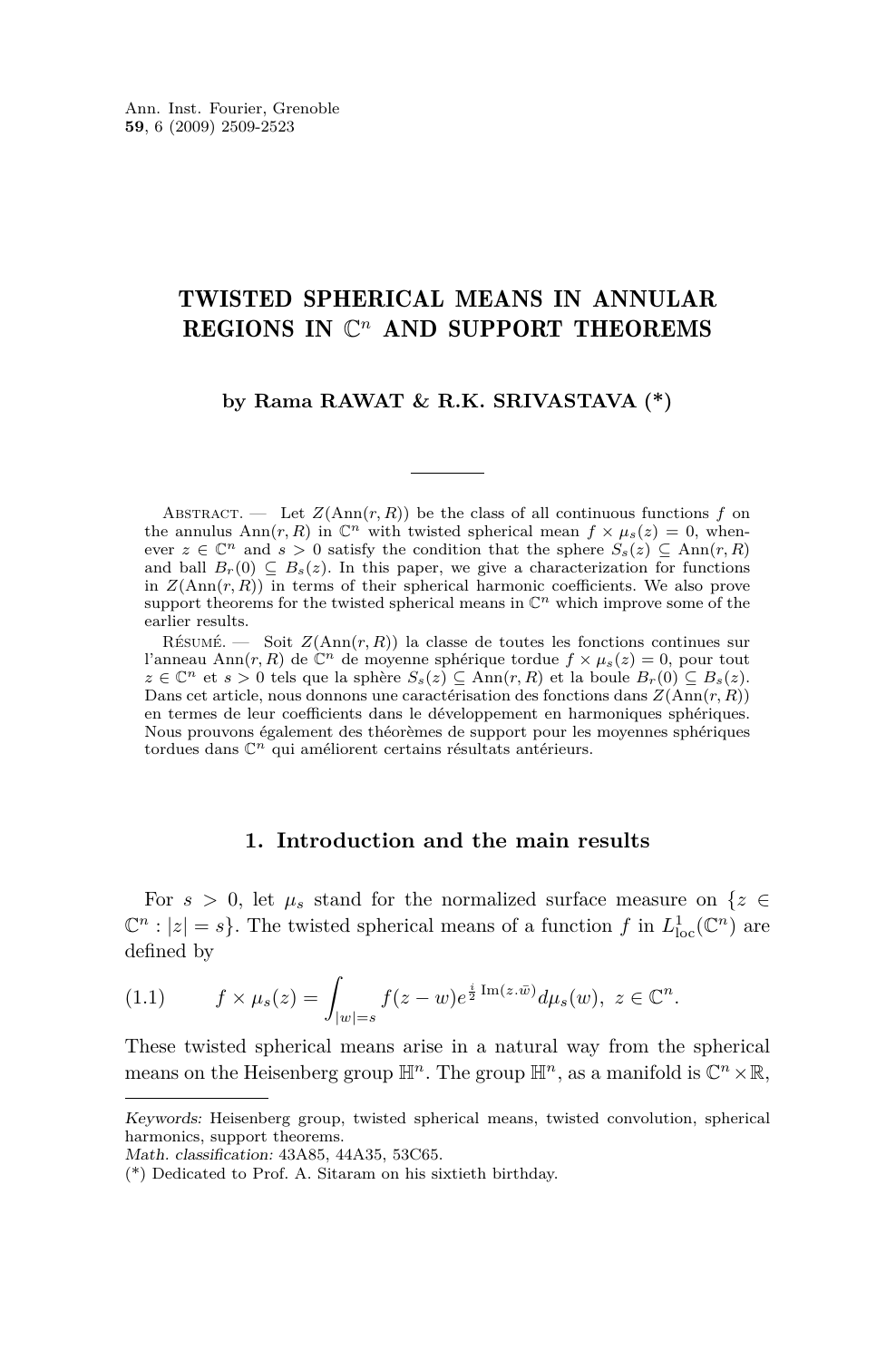with the group law

$$
(z,t)(w,s) = (z+w, t+s+\frac{1}{2}\text{Im }z.\bar{w}).
$$

If  $\mu_s$  is now considered as a measure on  $\{(z, 0) : |z| = s\} \subset \mathbb{H}^n$ , then the spherical means of a function  $f$  in  $L^1_{loc}(\mathbb{H}^n)$  are defined by

(1.2) 
$$
f * \mu_s(z, t) = \int_{|w| = s} f((z, t)(-w, 0)) d\mu_s(w).
$$

Let

$$
f^{\lambda}(z) = \int_{\mathbb{R}} f(z, t) e^{i\lambda t} dt,
$$

be the inverse Fourier transform of *f* in the R variable.

Then a simple calculation shows that

(1.3)

$$
(f * \mu_s)^{\lambda} = \int_{-\infty}^{\infty} f * \mu_s(z, t) e^{i\lambda t} dt = \int_{|w|=s} f^{\lambda}(z-w) e^{\frac{i\lambda}{2} \operatorname{Im}(z \cdot \bar{w})} d\mu_s(w).
$$

We can also define the  $\lambda$ -twisted convolution of functions  $F$  and  $G$  in  $L^1(\mathbb{C}^n)$  by

$$
F \times_{\lambda} G(z) = \int_{\mathbb{C}^n} F(z - w) G(w) e^{\frac{i\lambda}{2} \operatorname{Im}(z \cdot \bar{w})} dw.
$$

Then, (1.3) can be rewritten as

$$
(f * \mu_s)^\lambda(z) = f^\lambda \times_\lambda \mu_s(z).
$$

Thus, the spherical means  $f * \mu_s$  on the Heisenberg group can be studied using the *λ*-twisted spherical means  $f^{\lambda} \times_{\lambda} \mu_s$  on  $\mathbb{C}^n$ . A further scaling argument shows that it is enough to study these means for the case of  $\lambda = 1$ . From now onwards, we shall write  $F \times G$  instead of  $F \times T$  *G* and call it the twisted convolution of *F* and *G.*

Let  $\text{Ann}(r, R) = \{z \in \mathbb{C}^n : r < |z| < R\}, 0 \leqslant r < R \leqslant \infty$ , be an open annulus in  $\mathbb{C}^n$ . Let  $Z(\text{Ann}(r, R))$  be the class of all continuous functions on  $\text{Ann}(r, R)$  with the twisted spherical means

$$
\int_{|w|=s} f(z-w)e^{\frac{i}{2}\operatorname{Im}(z.\bar{w})}d\mu_s(w)=0,
$$

for all  $z \in \mathbb{C}^n$  and  $s > 0$  satisfying the condition that the sphere  $S_s(z)$  is contained in the annulus  $\text{Ann}(r, R)$  and the ball  $B_s(z)$  contains the ball  $B_r(0)$ .

Equivalently,  $f \in Z(\text{Ann}(r, R))$  if  $f \times \mu_s(z) = 0$ , for all  $z \in \mathbb{C}^n$  and  $s > 0$ for which the sphere  $S_s(z)$  is contained in the annulus  $Ann(r, R)$  and the ball  $B_s(z)$  contains the ball  $B_r(0)$ *.* 

<span id="page-2-0"></span>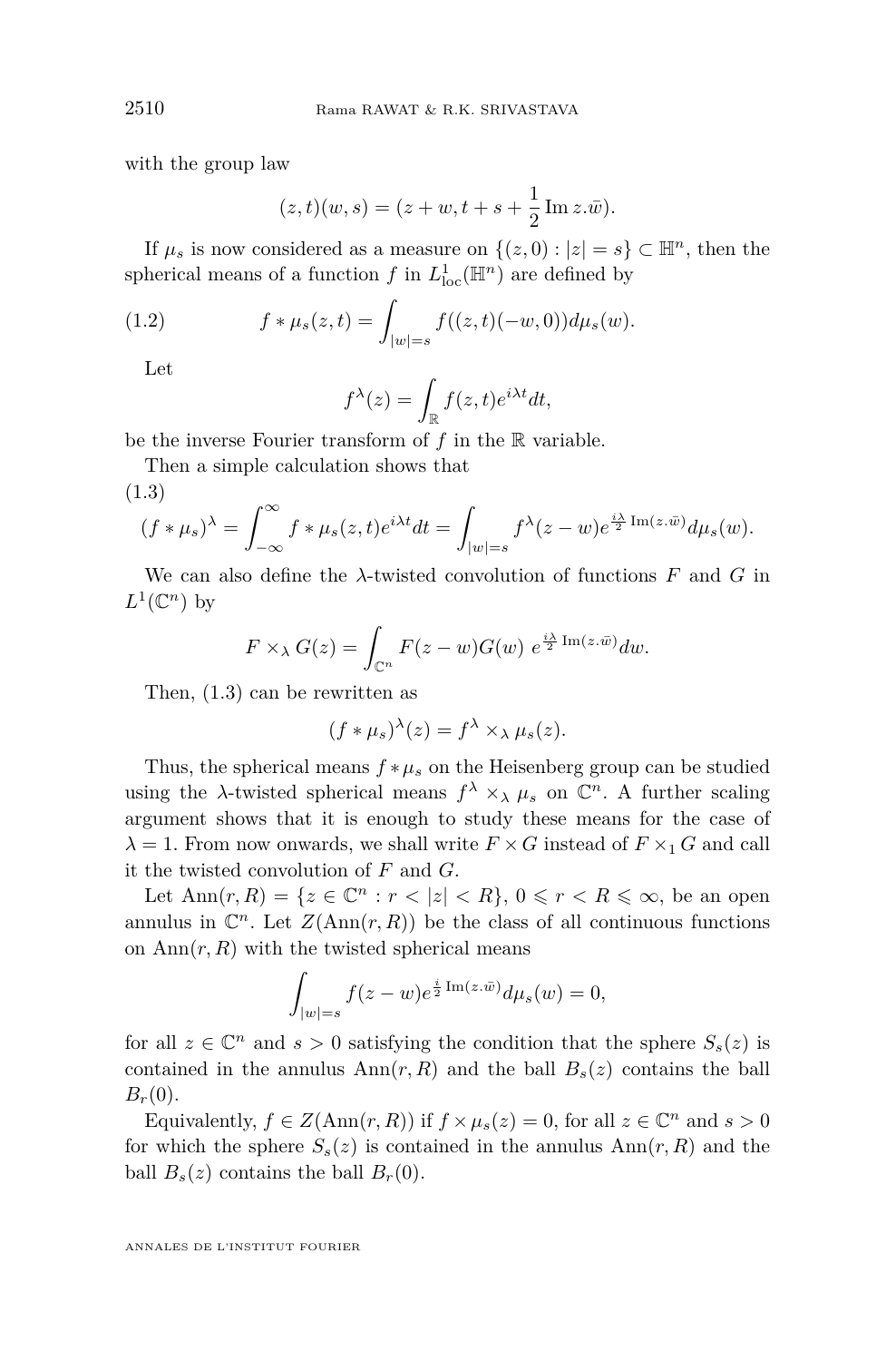Our main result, Theorem [1.1,](#page-4-0) gives a necessary and sufficient condition for a function  $f$  to be in  $Z(\text{Ann}(r, R))$  in terms of its spherical harmonic coefficients. As a corollary, we shall also prove some support theorems, for the twisted spherical means, which improve results in [\[5\]](#page-15-0).

This work is motivated, in spirit, by the work of Epstein and Kliener [\[2\]](#page-15-0) on the spherical means in annular regions in Euclidean spaces. For some other closely related work on spherical means see [\[1\]](#page-15-0), [\[4\]](#page-15-0).

To state our results, we shall require the following basic facts from the theory of bigraded spherical harmonics, (see [\[7\]](#page-15-0), p. 12). We shall use the notation  $K = U(n)$  and  $M = U(n-1)$ . Then  $S^{2n-1} \cong K/M$  under the map  $kM \to k.e_n$ ,  $k \in U(n)$  where  $e_n = (0, 0, \ldots, 1) \in \mathbb{C}^n$ . Let  $\hat{K}_M$  denote the set of all the equivalence classes of irreducible unitary representations of *K* which have a nonzero *M*-fixed vector. For our set up of *K* and *M*, it is known that for each representation in  $\hat{K}_M$  has a unique nonzero M-fixed vector, up to a scalar multiple.

For a  $\delta \in \hat{K}_M$ , which is realized on  $V_{\delta}$ , let  $\{e_1, \ldots, e_{d(\delta)}\}$  be an orthonormal basis of  $V_{\delta}$ , with  $e_1$  as the  $M-$  fixed vector. Let  $t_{ij}^{\delta}(k) = \langle e_i, \delta(k)e_j \rangle$ ,  $k \in K$  and  $\langle, \rangle$  stand for the innerproduct on  $V_{\delta}$ . By Peter-Weyl theorem, it follows that  $\{\sqrt{d(\delta)}t_{j1}^{\delta}: 1 \leq j \leq d(\delta), \delta \in \hat{K}_M\}$  is an orthonormal basis of  $L^2(K/M)$ , (see [\[7\]](#page-15-0), p. 14 for details). Define  $Y_j^{\delta}(\omega) = \sqrt{d(\delta)} t_{j1}^{\delta}(k)$ , where  $\omega = k.e_n \in S^{2n-1}, k \in K$ . It then follows that  $\{Y_j^{\delta}: 1 \leqslant j \leqslant d(\delta), \delta \in$  $\hat{K}_M$ ,  $\}$  forms an orthonormal basis for  $L^2(S^{2n-1})$ *.* 

For our purposes, we need a concrete realization of the representations in  $\hat{K}_M$ , which can be done in the following way. See [\[6\]](#page-15-0), p. 253, for details.

Let  $\mathbb{Z}^+$  denote the set of all non negative integers. For  $p, q \in \mathbb{Z}^+$ , let  $P_{p,q}$ denote the space of all polynomials  $P$  in  $z$  and  $\bar{z}$  of the form

$$
P(z) = \sum_{|\alpha| = p} \sum_{|\beta| = q} c_{\alpha\beta} z^{\alpha} \bar{z}^{\beta}.
$$

Let  $H_{p,q} = \{P \in P_{p,q} : \Delta P = 0\}$  where  $\Delta$  is the standard Laplacian on  $\mathbb{C}^n$ . The elements of  $H_{p,q}$  are called the bigraded solid harmonics on  $\mathbb{C}^n$ . The group *K* acts on  $H_{p,q}$  in a natural way. It is easy to see that the space  $H_{p,q}$  is *K*-invariant. Let  $\pi_{p,q}$  denote the corresponding representation of *K* on  $H_{p,q}$ . Then, representations in  $\hat{K}_M$  can be identified, up to unitary equivalence, with the collection  $\{\pi_{p,q}: p,q \in \mathbb{Z}^+\}$ .

Define the bigraded spherical harmonics on the sphere  $S^{2n-1}$  by  $Y_j^{p,q}(\omega)$  $=\sqrt{d(p,q)}t_{j1}^{p,q}(\sigma)$ , where  $\omega = k.e_n \in S^{2n-1}$ ,  $k \in K$  and  $d(p,q)$  is the dimension of  $H_{p,q}$ . Then  $\{Y_j^{p,q}: 1 \leqslant j \leqslant d(p,q), p,q \in \mathbb{Z}^+\}$  forms an orthonormal basis for  $L^2(S^{2n-1})$ *.*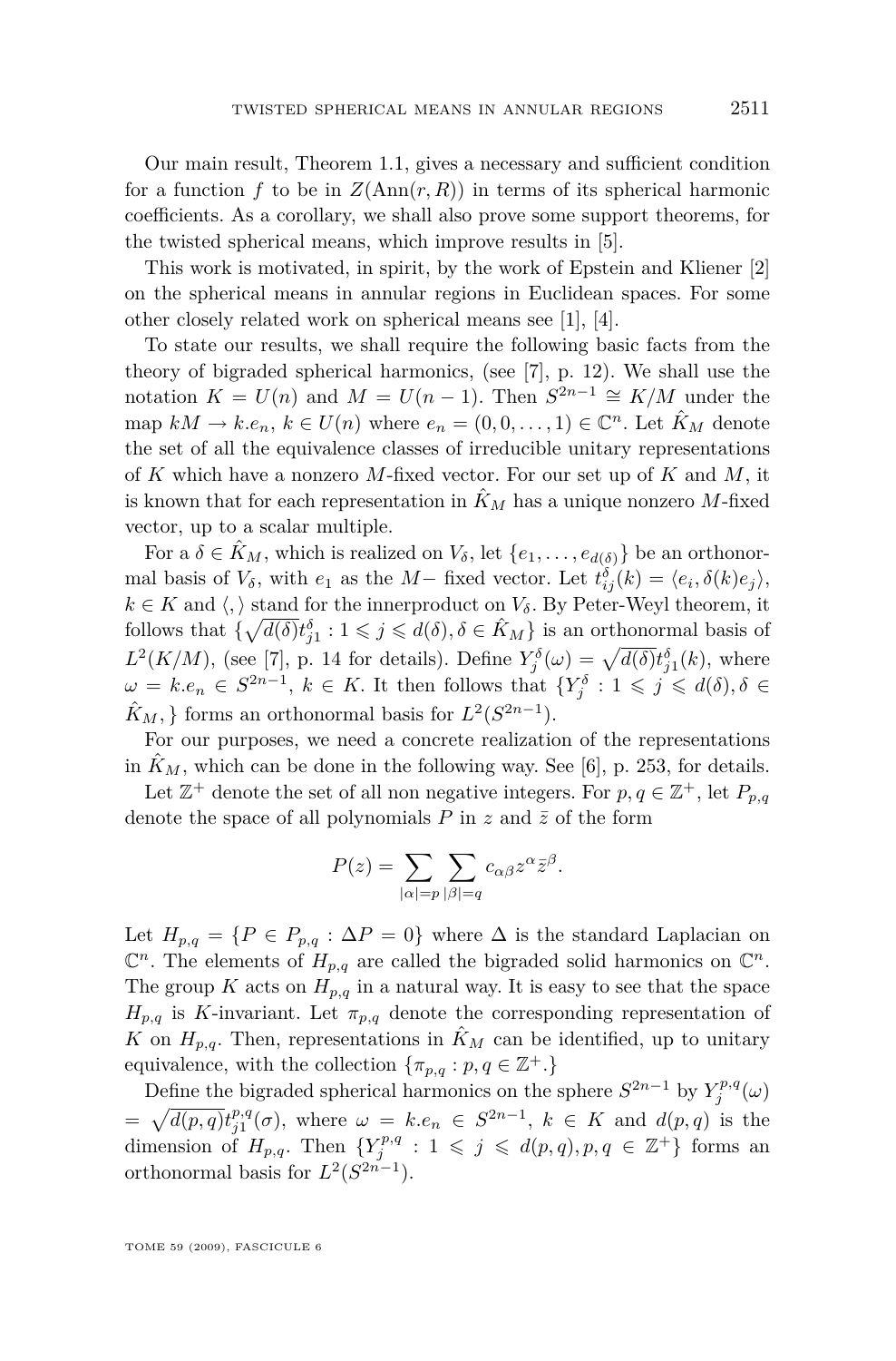<span id="page-4-0"></span>Therefore, for a continuous function *f* on  $\mathbb{C}^n$ , writing  $z = \rho \omega$ , where  $\rho > 0$  and  $\omega \in S^{2n-1}$ , we can expand the function *f* in terms of spherical harmonics as

(1.4) 
$$
f(\rho \omega) = \sum_{p} \sum_{q} \sum_{j=1}^{d(p,q)} a_j^{p,q}(\rho) Y_j^{p,q}(\omega).
$$

The functions  $a_j^{p,q}$  are called the spherical harmonic coefficients of the function *f*.

The  $(p, q)^{th}$  spherical harmonic projection,  $\Pi_{p,q}(f)$ , of the function *f* is then defined as

(1.5) 
$$
\Pi_{p,q}(f)(\rho,\omega) = \sum_{j=1}^{d(p,q)} a_j^{p,q}(\rho) Y_j^{p,q}(\omega).
$$

We will replace the spherical harmonic  $Y_j^{p,q}(\omega)$  on the sphere by the solid harmonic  $P_j^{p,q}(z) = |z|^{p+q} Y_j^{p,q}(\frac{z}{|z|})$  on  $\mathbb{C}^n$  and accordingly for a function *f*, define  $\tilde{a}_j^{p,q}(\rho) = \rho^{-(p+q)} a_j^{p,q}(\rho)$ , where  $a_j^{p,q}$  are defined by equation 1.4. We shall continue to call the functions  $\tilde{a}^{p,q}_j$  the spherical harmonic coefficients of *f.*

Our main result is the following characterization theorem.

THEOREM 1.1. — Let  $f(z)$  be a continuous function on Ann $(r, R)$ . Then a necessary and sufficient condition for  $f$  to be in  $Z(\text{Ann}(r, R))$  is that for all  $p, q \in \mathbb{Z}^+, 1 \leqslant j \leqslant d(p, q)$ , the spherical harmonic coefficients  $\tilde{a}_j^{p,q}$  of  $f$ satisfy the following conditions:

(1) For  $p = 0, q = 0$ , and  $r < \rho < R$ ,

$$
\tilde{a}_j^{0,0}(\rho) = 0.
$$

(2) For  $p, q \ge 1$ , and  $r < \rho < R$ , there exists  $c_i, d_k \in \mathbb{C}$ , such that

$$
\tilde{a}_j^{p,q}(\rho) = \sum_{i=1}^p c_i e^{\frac{1}{4}\rho^2} \rho^{-2(p+q+n-i)} + \sum_{k=1}^q d_k e^{-\frac{1}{4}\rho^2} \rho^{-2(p+q+n-k)}.
$$

(3) For  $q = 0$  and  $p \ge 1$  or  $p = 0$  and  $q \ge 1$ , and  $r < \rho < R$ , there exists  $c_i, d_k \in \mathbb{C}$ , such that

$$
\tilde{a}_j^{p,0}(\rho) = \sum_{i=1}^p c_i e^{\frac{1}{4}\rho^2} \rho^{-2(p+n-i)}, \tilde{a}_j^{0,q}(\rho) = \sum_{k=1}^q d_k e^{-\frac{1}{4}\rho^2} \rho^{-2(q+n-k)}.
$$

Using the above characterization for the case when  $R = \infty$ , we also prove the following support theorems for the twisted spherical means.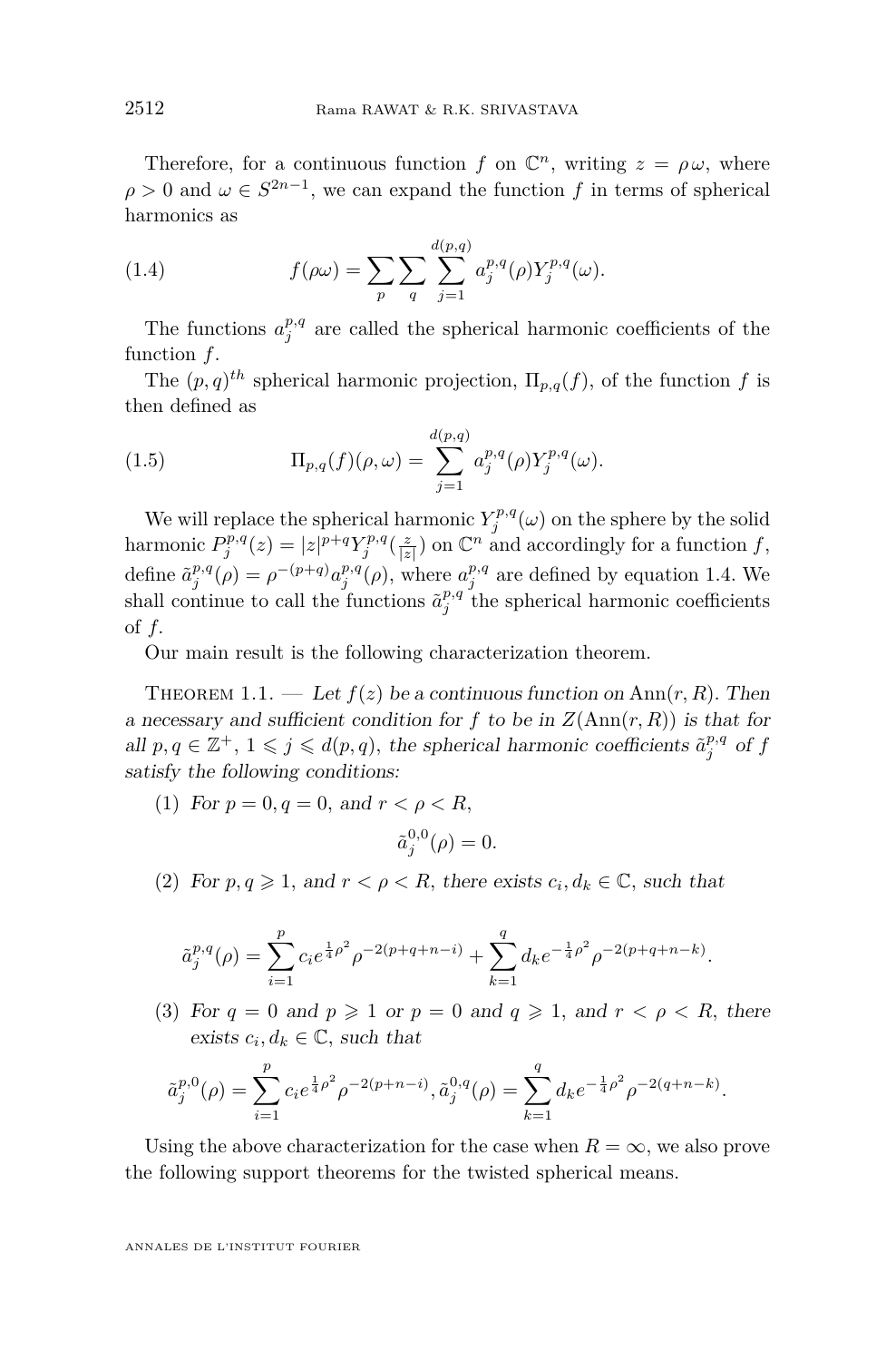<span id="page-5-0"></span>THEOREM 1.2. — Let f be a continuous function on  $\mathbb{C}^n$  such that for each  $k = 0, 1, 2, \dots$ ,  $|z|^k e^{\frac{1}{4}|z|^2} |f(z)| \leq C_k$ . Then f is supported in  $|z| \leq r$ if and only if  $f \times \mu_s(z) = 0$  for  $s > r + |z|$  and for every  $z \in \mathbb{C}^n$ .

THEOREM 1.3. — Let f be a continuous function on  $\mathbb{C}$ . Then f is supported in  $|z| \leq r$  if and only if  $f \times \mu_s(z) = \mu_s \times f(z) = 0$  for  $s > r + |z|$ and for every  $z \in \mathbb{C}$ .

#### **2. Preliminaries**

We begin with the observation that the  $U(n)$ -invariance of the annulus and the measure  $\mu_s$  implies that for any *f* in  $Z(\text{Ann}(r, R))$  and  $p, q \in \mathbb{Z}^+$ ,  $\Pi_{p,q}(f)$ , as defined in equation [1.5,](#page-4-0) also belongs to  $Z(\text{Ann}(r,R))$ . In fact the following stronger result is true.

LEMMA 2.1. — Suppose  $f \in Z(\text{Ann}(r, R))$ . Then for  $p, q \in \mathbb{Z}^+$ ,

$$
a_j^{p,q}(|z|)Y_i^{p,q}(\omega) \in Z(\text{Ann}(r,R)), 1 \leqslant i, j \leqslant d_{p,q}.
$$

In particular, if  $f \in Z(\text{Ann}(r, R))$ , then  $\Pi_{p,q}(f) \in Z(\text{Ann}(r, R))$  for all  $p, q \in \mathbb{Z}^+$ .

Proof. — For  $k \in U(n), \omega \in S^{2n-1}$ , we have

$$
Y_i^{p,q}(k^{-1}\omega) = \sum_{j=0}^{d(p,q)} \overline{t_{ji}^{p,q}(k)} Y_j^{p,q}(\omega).
$$

Using the orthogonality of the matrix entries, we have

(2.1) 
$$
a_j^{p,q}(|z|)Y_i^{p,q}(\omega) = d(p,q) \int_{U(n)} f(k^{-1}z) t_{ij}^{p,q}(k) dk
$$

for  $1 \leqslant i, j \leqslant d(p, q)$ .

The proof now follows from the  $U(n)$ -invariance of the annulus and the measure  $\mu_s$ .

We shall also frequently need the following lemma to decompose a homogeneous polynomial into sum of homogeneous harmonic polynomials uniquely.

LEMMA 2.2. — Let  $P \in P_{p,q}$ . Then we can write  $P(z) = P_0(z) +$  $|z|^2 P_1(z) + \cdots + |z|^{2l} P_l(z)$  where  $P_k \in H_{p-k,q-k}$ , and  $l \leq \min(p,q)$ .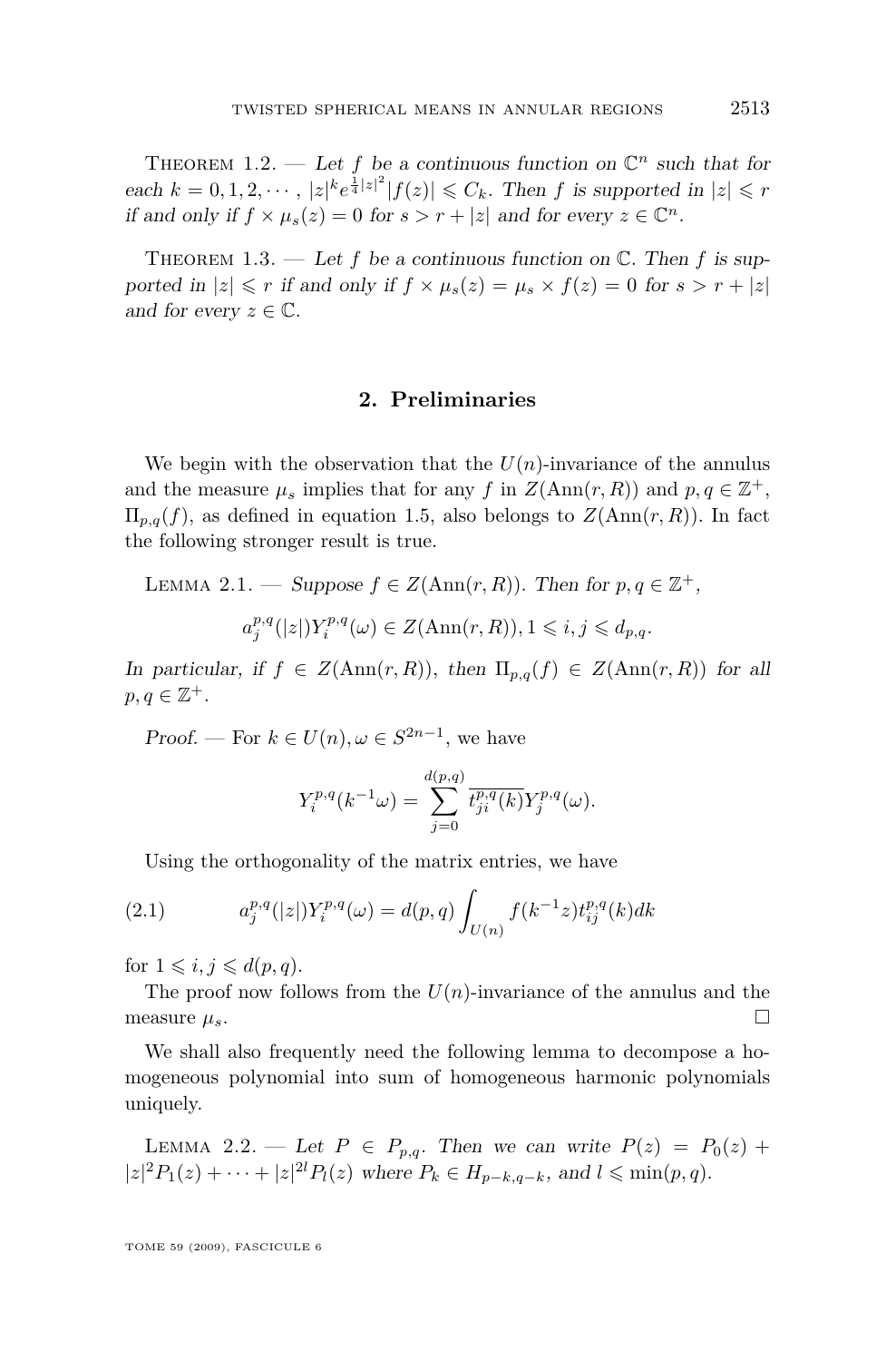<span id="page-6-0"></span>For a proof of this lemma see [\[7\]](#page-15-0), p. 66.

Let  $p, q, l, m \in \mathbb{Z}^+$ . Define the space  $H_{p,q} \cdot H_{l,m}$  to be the vector space of finite sums of the form  $\sum P_i Q_i$  where  $P_i \in H_{p,q}$  and  $Q_i \in H_{l,m}$ . Let

$$
\nu = \nu(p, q, l, m) = \min(p, m) + \min(l, q).
$$

Then the following lemma has been proved in [\[6\]](#page-15-0), p. 253.

LEMMA 2.3. 
$$
- H_{p,q}.H_{l,m} \subset \sum_{j=0}^{\nu} H_{p+l-j,q+m-j}
$$
 where  $\nu = \nu(p,q,l,m)$ .

As in the proof of the Euclidean case [\[2\]](#page-15-0), to characterize functions in  $Z(\text{Ann}(r, R))$  it would be enough to characterize the spherical harmonic coefficients of smooth functions in  $Z(\text{Ann}(r, R))$ . This can be done using the following approximation argument. Let  $\phi$  be a nonnegative, radial, smooth, compactly supported function supported in the unit ball in  $\mathbb{C}^n$ with  $\int_{\mathbb{C}^n} \phi = 1$ .

Let  $\phi_{\epsilon}(z) = \epsilon^{-2n} \phi(\frac{z}{\epsilon})$ . Then the function

$$
S_{\epsilon}(f)(z) = \int_{\mathbb{C}^n} f(z - w) \phi_{\epsilon}(w) e^{\frac{i}{2} \operatorname{Im}(z \cdot \bar{w})} dw
$$

is smooth and it is easy to see that  $S_{\epsilon}(f)$  lies in  $Z(\text{Ann}(r+\epsilon, R-\epsilon))$  for each  $\epsilon > 0$ . Since *f* is continuous,  $S_{\epsilon}(f)$  converges to *f* uniformly on compact sets. Therefore, for each *p, q*,

$$
\lim_{\epsilon \to 0} \Pi_{p,q}(S_{\epsilon}(f)) = \Pi_{p,q}(f).
$$

Henceforth, we would assume, without loss of generality, that the functions in  $Z(\text{Ann}(r, R))$  are also smooth in the annulus  $\text{Ann}(r, R)$ . This would allow us to differentiate the functions in  $Z(\text{Ann}(r, R))$  arbitrarily.

Let us define the 2*n* vector fields on  $\mathbb{C}^n$  by

$$
Z_j = \frac{\partial}{\partial z_j} - \frac{1}{4}\bar{z}_j, \ \bar{Z}_j = \frac{\partial}{\partial \bar{z}_j} + \frac{1}{4}z_j, \quad j = 1, 2, \dots \dots n.
$$

These vector fields together with the identity generate an algebra which is isomorphic to the  $(2n+1)$  dimensional Heisenberg algebra. For the twisted convolution on  $\mathbb{C}^n$ , they play a role similar to that of the Lie algebra of left invariant vector fields on a Lie group.

It is easy to verify that if  $f \in Z(\text{Ann}(r, R))$ , then

$$
Z_j(f \times \mu_s) = Z_j f \times \mu_s
$$
 and  $\bar{Z}_j(f \times \mu_s) = \bar{Z}_j f \times \mu_s$ .

As a consequence,  $Z_j f$  and  $\bar{Z_j} f$  both belong to  $Z(\text{Ann}(r, R))$ .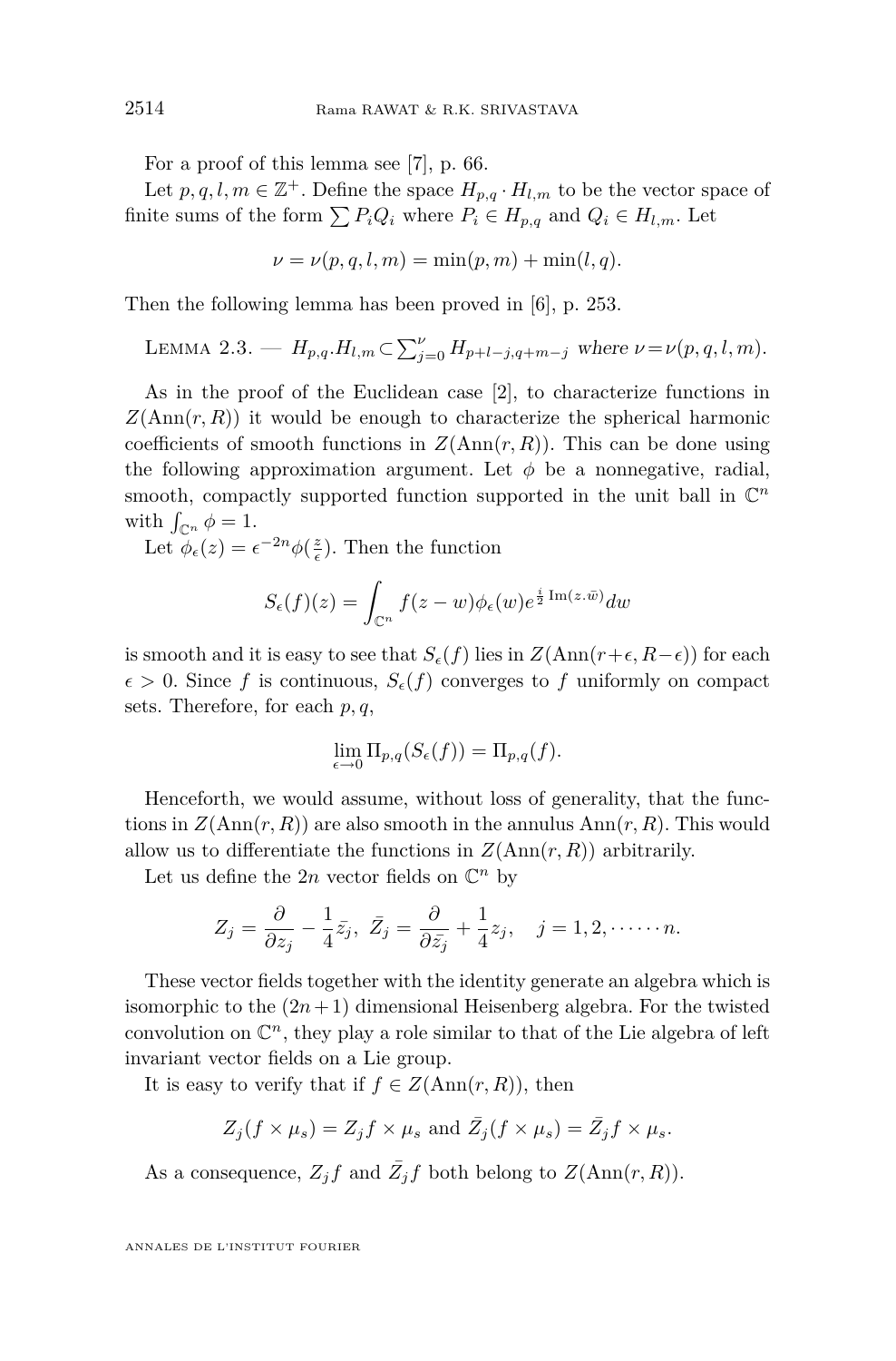#### **3. The Proofs**

We shall first prove the necessary part of Theorem [1.1.](#page-4-0) For this, by Lemma [2.1,](#page-5-0) it is enough to prove the following theorem.

THEOREM 3.1. — Let f be a smooth function on  $\text{Ann}(r, R)$  of the form  $f(z) = \tilde{a}(\rho)P(z)$ , where  $|z| = \rho$  and  $P \in H_{p,q}$ . Then, for *f* to be in  $Z(\text{Ann}(r, R))$  it is necessary that  $\tilde{a}$  satisfies the following conditions.

- (1) If  $p = 0, q = 0$  and  $r < \rho < R$ , then  $\tilde{a}(\rho) = 0$ .
- (2) If  $p, q \ge 1$  and  $r < \rho < R$ , then there exists  $c_i, d_k \in \mathbb{C}$ , such that

$$
\tilde{a}(\rho) = \sum_{i=1}^{p} c_i e^{\frac{1}{4}\rho^2} \rho^{-2(p+q+n-i)} + \sum_{k=1}^{q} d_k e^{-\frac{1}{4}\rho^2} \rho^{-2(p+q+n-k)}.
$$

(3) If  $q = 0$  and  $p \ge 1$  and  $r < \rho < R$ , then there exists  $c_i \in \mathbb{C}$ , such that

$$
\tilde{a}(\rho) = \sum_{i=1}^{p} c_i e^{\frac{1}{4}\rho^2} \rho^{-2(p+n-i)}.
$$

(4) If  $p = 0$  and  $q \ge 1$ , and  $r < \rho < R$ , then there exists  $d_k \in \mathbb{C}$ , such that

$$
\tilde{a}(\rho) = \sum_{k=1}^{q} d_k e^{-\frac{1}{4}\rho^2} \rho^{-2(q+n-k)}.
$$

Proof. — If  $p = 0, q = 0$ , then

$$
\tilde{a}(\rho) = \int_{|w| = \rho} f(w) d\mu_{\rho}(w) = f \times \mu_{\rho}(0) = 0 \text{ for } R > \rho > r,
$$

and the condition on  $\tilde{a}_{0,0}$  follows.

For the other cases, we proceed in the following way. Since  $\overline{Z_j} f \in Z(\text{Ann})$ (*r, R*)), computing

$$
\bar{Z_j}f = \frac{\partial f}{\partial \bar{z_j}} + \frac{1}{4}z_jf,
$$

we have

$$
\bar{Z}_j f = \frac{z_j}{2\rho} \frac{\partial \tilde{a}}{\partial \rho} P + \tilde{a} \frac{\partial P}{\partial \bar{z}_j} + \frac{1}{4} \tilde{a} z_j P,
$$

i.e.,

(3.1) 
$$
\bar{Z}_{j} f = \frac{1}{2} \left( \frac{1}{\rho} \frac{\partial \tilde{a}}{\partial \rho} + \frac{1}{2} \tilde{a} \right) z_{j} P + \tilde{a} \frac{\partial P}{\partial \bar{z}_{j}}.
$$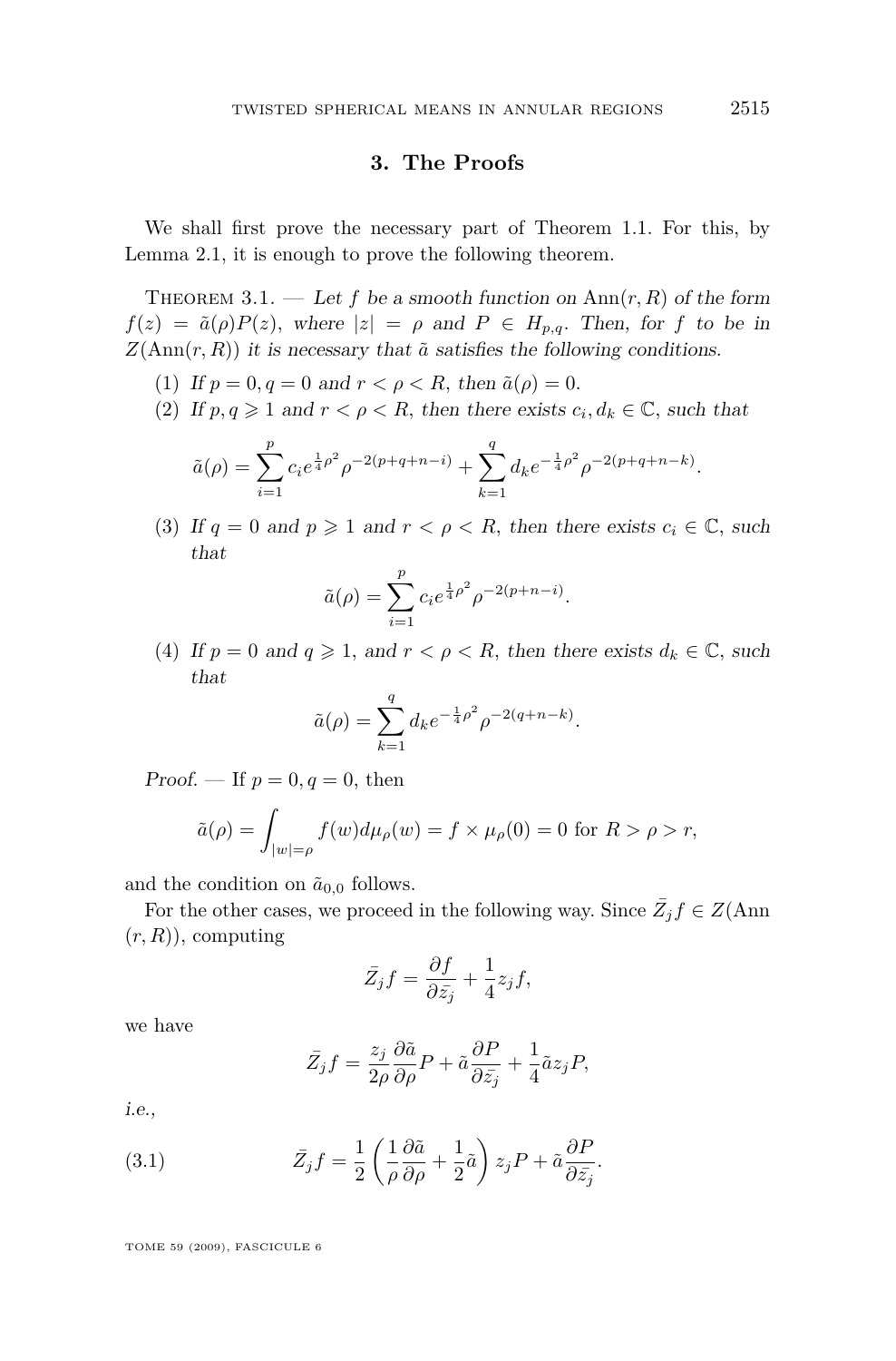Also

$$
\Delta_z(z_j P) = 4 \sum_{k=1}^n \frac{\partial^2}{\partial z_k \partial \bar{z}_k} (z_j P)
$$
  
= 
$$
4 \frac{\partial^2}{\partial z_j \partial \bar{z}_j} (z_j P) + 4 \sum_{k \neq j} \frac{\partial^2}{\partial z_k \partial \bar{z}_k} (z_j P)
$$
  
= 
$$
4 \frac{\partial P}{\partial \bar{z}_j} + z_j \Delta_z(P).
$$

Since *P* is harmonic, we have

(3.2) 
$$
\Delta_z(z_j P) = 4 \frac{\partial P}{\partial \bar{z}_j}.
$$

We shall need the identity

(3.3) 
$$
\Delta_z(|z|^2 \frac{\partial P}{\partial \bar{z}_j}) = 4(n+p+\overline{q-1}) \frac{\partial P}{\partial \bar{z}_j}.
$$

For this, note that

$$
\Delta_z (|z|^2 P) = 4 \sum_{k=1}^n \frac{\partial^2}{\partial z_k \partial \bar{z}_k} (|z|^2 P)
$$
  

$$
= 4 \sum_{k=1}^n \frac{\partial}{\partial \bar{z}_k} \left( \bar{z}_k P + |z|^2 \frac{\partial P}{\partial \bar{z}_k} \right)
$$
  

$$
= 4 \sum_{k=1}^n \left[ P + \bar{z}_k \frac{\partial P}{\partial \bar{z}_k} + z_k \frac{\partial P}{\partial z_k} \right]
$$
  

$$
= 4(n+q+p)P.
$$

Since  $\frac{\partial P}{\partial \bar{z}_j}$  is a homogeneous harmonic polynomial of degree  $p + (q - 1)$ , we have (3.3). By Lemma [2.2,](#page-5-0)  $z_j P(z) \in P_{p+1,q}$  has a unique representation

(3.4) 
$$
z_j P(z) = P_0(z) + |z|^2 P_1(z) + \dots + |z|^2 P_l(z)
$$

where  $P_k \in H_{p+1-k,q-k}, 1 \leq k \leq l \leq \min(p+1,q)$ . We shall now show that

(3.5) 
$$
z_j P(z) = P_0(z) + \frac{\rho^2}{(n+p+q-1)} \frac{\partial P}{\partial \bar{z}_j}.
$$

From  $(3.2)$  and  $(3.3)$ , we have

$$
\Delta_z \left( z_j P - \frac{\rho^2}{(n+p+q-1)} \frac{\partial P}{\partial \bar{z}_j} \right) = 0.
$$

<span id="page-8-0"></span>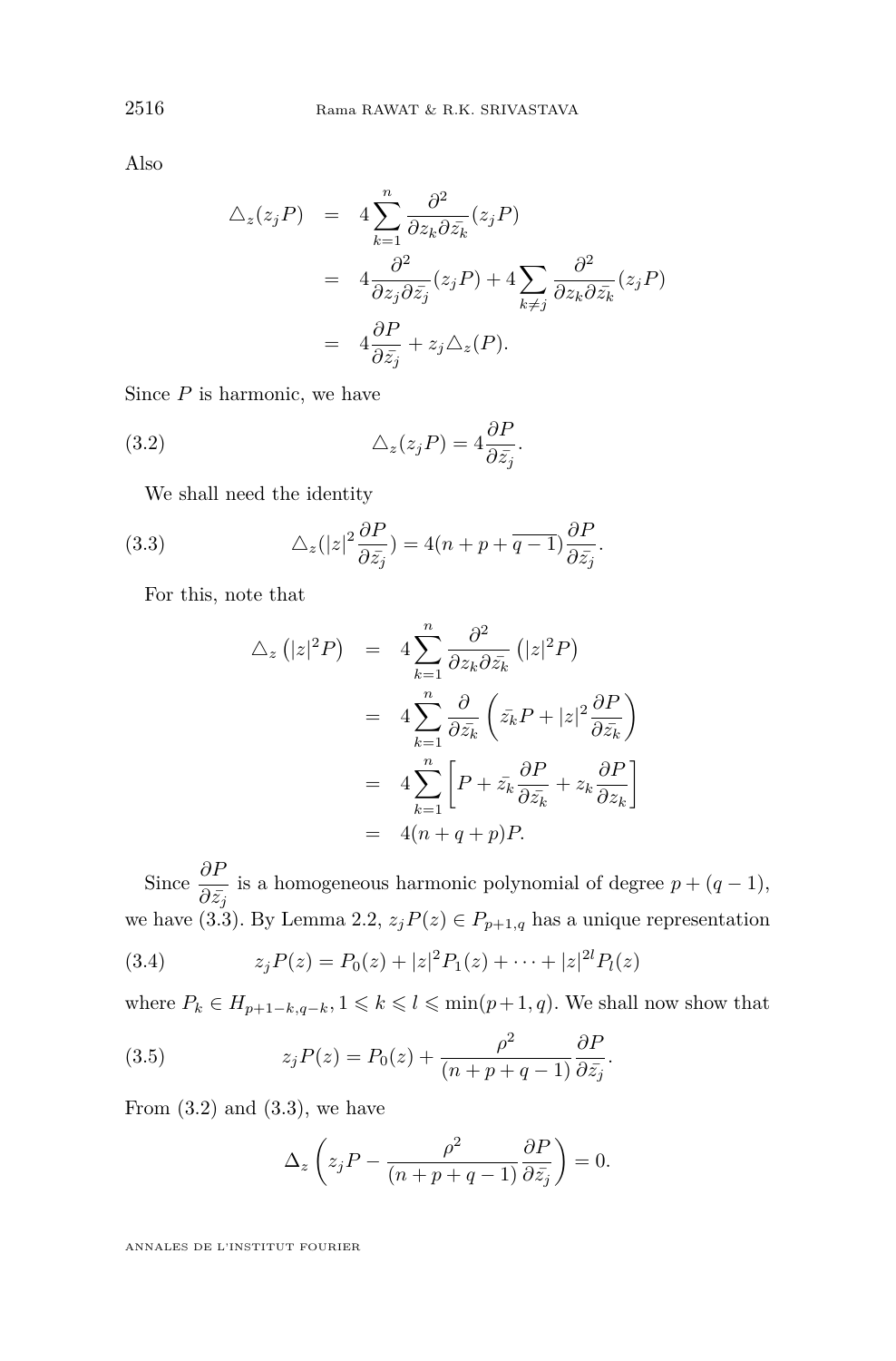We know that representation in [\(3.4\)](#page-8-0) is unique. Therefore

$$
z_j P(z) = \left[ z_j P(z) - \frac{|z|^2}{(n+p+q-1)} \frac{\partial P}{\partial \bar{z}_j} \right] + \frac{|z|^2}{(n+p+q-1)} \frac{\partial P}{\partial \bar{z}_j}
$$

which is nothing but  $(3.5)$ . In view of  $(3.5)$ ,  $(3.7)$  can be rewritten as

$$
\bar{Z}_j f(z) = \frac{1}{2} \left( \frac{1}{\rho} \frac{\partial \tilde{a}}{\partial \rho} + \frac{1}{2} \tilde{a} \right) \left[ P_0(z) + \frac{\rho^2}{(n+p+q-1)} \frac{\partial P}{\partial \bar{z}_j} \right] + \tilde{a} \frac{\partial P}{\partial \bar{z}_j}.
$$

After rearranging the terms, we have

$$
\bar{Z}_{j}f(z) = \frac{1}{2} \left( \frac{1}{\rho} \frac{\partial \tilde{a}}{\partial \rho} + \frac{1}{2} \tilde{a} \right) P_{0} \n+ \left[ \left\{ \frac{1}{2(n+p+q-1)} \left( \rho \frac{\partial}{\partial \rho} + \frac{1}{2} \rho^{2} \right) + 1 \right\} \tilde{a} \right] \frac{\partial P}{\partial \bar{z}_{j}}.
$$

Similarly, we can obtain

$$
Z_j f(z) = \frac{1}{2} \left( \frac{1}{\rho} \frac{\partial \tilde{a}}{\partial \rho} - \frac{1}{2} \tilde{a} \right) P_0 + \left[ \left\{ \frac{1}{2(n+p+q-1)} \left( \rho \frac{\partial}{\partial \rho} - \frac{1}{2} \rho^2 \right) + 1 \right\} \tilde{a} \right] \frac{\partial P}{\partial z_j}.
$$

Hence the projection  $\Pi_{p,q-1}$  of  $\overline{Z}_j f$  is

(3.6) 
$$
\Pi_{p,q-1}(\bar{Z}_j f) = \left[ \left\{ \frac{1}{2(n+p+q-1)} \left( \rho \frac{\partial}{\partial \rho} + \frac{1}{2} \rho^2 \right) + 1 \right\} \tilde{a} \right] \frac{\partial P}{\partial \bar{z}_j}.
$$

Let *p* = 0 and *q* = 1. Then there exists a *j* such that  $\frac{\partial P}{\partial \bar{z}_j}$  is a non-zero constant. Therefore, in this case,

$$
\Pi_{0,0}(\bar{Z}_j f)(z) = C \left\{ \frac{1}{2n} \left( \rho \frac{\partial}{\partial \rho} + \frac{1}{2} \rho^2 \right) + 1 \right\} \tilde{a}(\rho)
$$

is in  $Z(Ann(r, R))$ . Evaluating the twisted spherical mean at  $z = 0$ , we get

$$
\left\{\frac{1}{2n}\left(\rho\frac{\partial}{\partial\rho}+\frac{1}{2}\rho^2\right)+1\right\}\tilde{a}=0.
$$

To solve this equation, we substitute  $\tilde{a}(\rho) = e^{-\frac{1}{4}\rho^2}\tilde{b}(\rho)$  and get the differential equation

$$
e^{-\frac{1}{4}\rho^2} \left\{ \frac{1}{2n}\rho \frac{\partial}{\partial \rho} + 1 \right\} \tilde{b} = 0.
$$

Solving it, we conclude that for the case  $p = 0, q = 1$ , the coefficient  $\tilde{a}(\rho) = c_1 e^{-\frac{1}{4}\rho^2} \rho^{-2n}$ .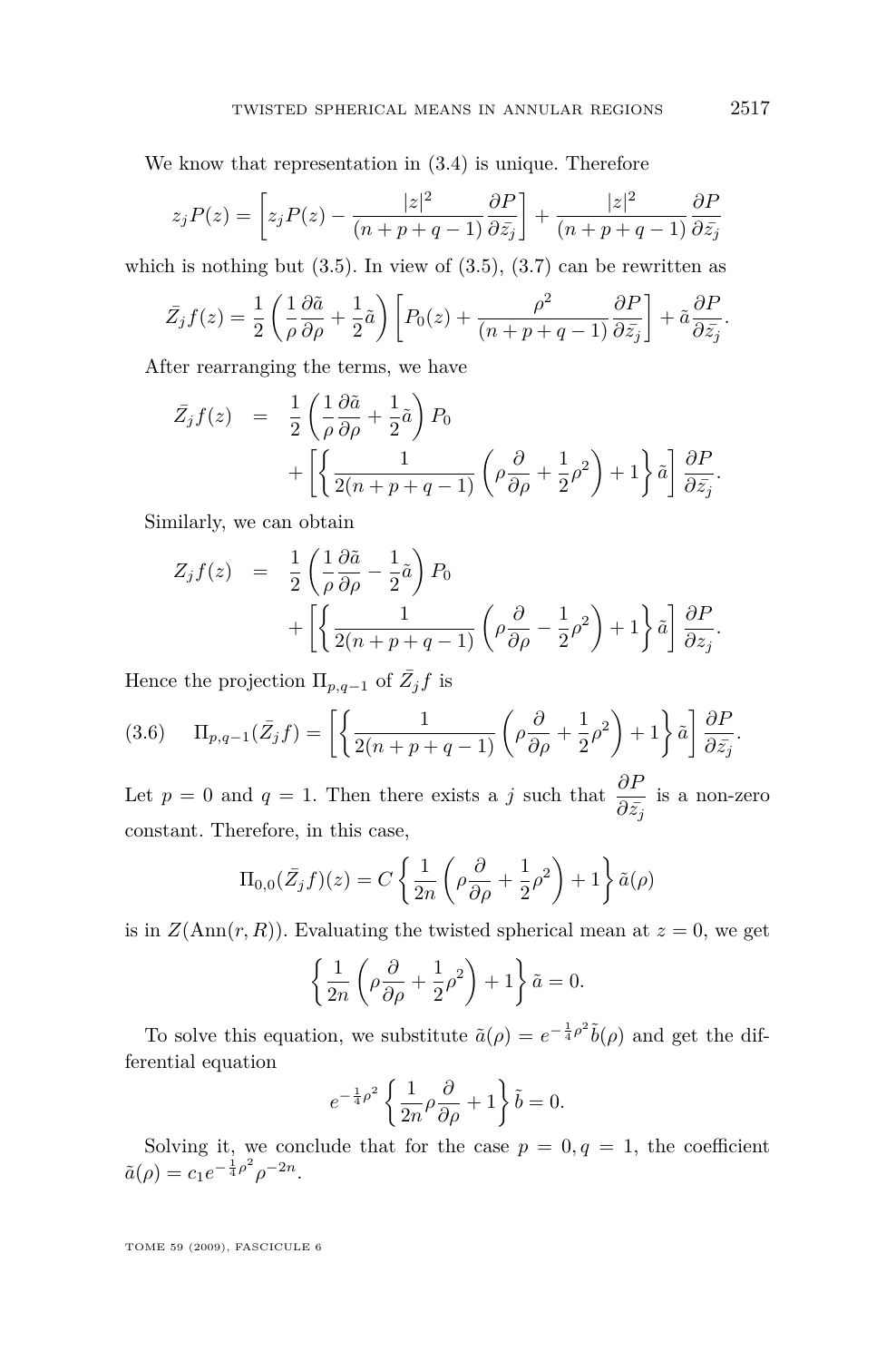A simple induction argument gives that for  $p = 0$  and  $q \ge 1$ ,  $\tilde{a}$  satisfies

$$
\prod_{i=1}^{q} \left\{ \frac{1}{2(n+q-i)} \left( \rho \frac{\partial}{\partial \rho} + \frac{1}{2} \rho^2 \right) + 1 \right\} \tilde{a} = 0
$$

and therefore

$$
\tilde{a}(\rho) = \sum_{i=1}^{q} c_i e^{-\frac{1}{4}\rho^2} \rho^{-2(n+q-i)}.
$$

Similarly, using equation (3.12), we find that for  $p \geq 1$ , and  $q = 0$ , we have

$$
\tilde{a}(\rho) = \sum_{k=1}^{p} d_k e^{\frac{1}{4}\rho^2} \rho^{-2(n+p-k)}.
$$

This completes the description of the coefficients  $(p, q)$  when either  $p$  or  $q$ is zero.

Next we take up the case when  $p = 1, q = 1$ . This can be reduced to case of  $p = 0, q = 0$ , by means of the operators  $Z_j$  and  $\overline{Z}_j$ .

For this, using Lemma [2.1,](#page-5-0) without loss of generality, assume that function is of the form,  $f(z) = \tilde{a}(\rho)z_1\bar{z_2} \in Z(\text{Ann}(r, R))$ . Applying the operators  $Z_1 \overline{Z_2}$  and taking the  $(0,0)^{th}$  projection, we have

$$
\left\{\frac{1}{2(n+1)}\left(\rho\frac{\partial}{\partial\rho}-\frac{1}{2}\rho^2\right)+1\right\}\left\{\frac{1}{2(n+1)}\left(\rho\frac{\partial}{\partial\rho}+\frac{1}{2}\rho^2\right)+1\right\}\tilde{a}=0.
$$

Solving this differential equation, we get

$$
\tilde{a}(\rho) = c_1 e^{\frac{1}{4}\rho^2} \rho^{-2(n+1)} + d_1 e^{-\frac{1}{4}\rho^2} \rho^{-2(n+1)}.
$$

Finally, for the arbitrary *p, q*, again using Lemma [2.1,](#page-5-0) we can again assume that the function is of the form,  $f(z) = \tilde{a}(\rho)z_1^p \bar{z_2}^q \in Z(\text{Ann}(r, R)).$ 

Applying the operator  $Z_1^p \bar{Z_2^q}$  and taking  $(0,0)^{th}$  projection, we have

$$
\prod_{i=1}^{p} \left\{ A_i \left( \rho \frac{\partial}{\partial \rho} - \frac{1}{2} \rho^2 \right) + 1 \right\} \prod_{k=1}^{q} \left\{ B_k \left( \rho \frac{\partial}{\partial \rho} + \frac{1}{2} \rho^2 \right) + 1 \right\} \tilde{a} = 0,
$$

where  $A_i = (2(n+p+q-i))^{-1}$  and  $B_k = (2(n+p+q-k))^{-1}$ . Solving this, we get

$$
\tilde{a}(\rho) = \sum_{i=1}^{p} c_i e^{\frac{1}{4}\rho^2} \rho^{-2(n+p+q-i)} + \sum_{k=1}^{q} d_k e^{-\frac{1}{4}\rho^2} \rho^{-2(n+p+q-k)}.
$$

This completes the proof of the theorem.

Now we shall prove the sufficient part of Theorem [1.1.](#page-4-0) The proof of this part runs exactly the same way as that worked out for an example in [\[4\]](#page-15-0). Nonetheless, for the sake of completeness, we give it here for the general

$$
\Box
$$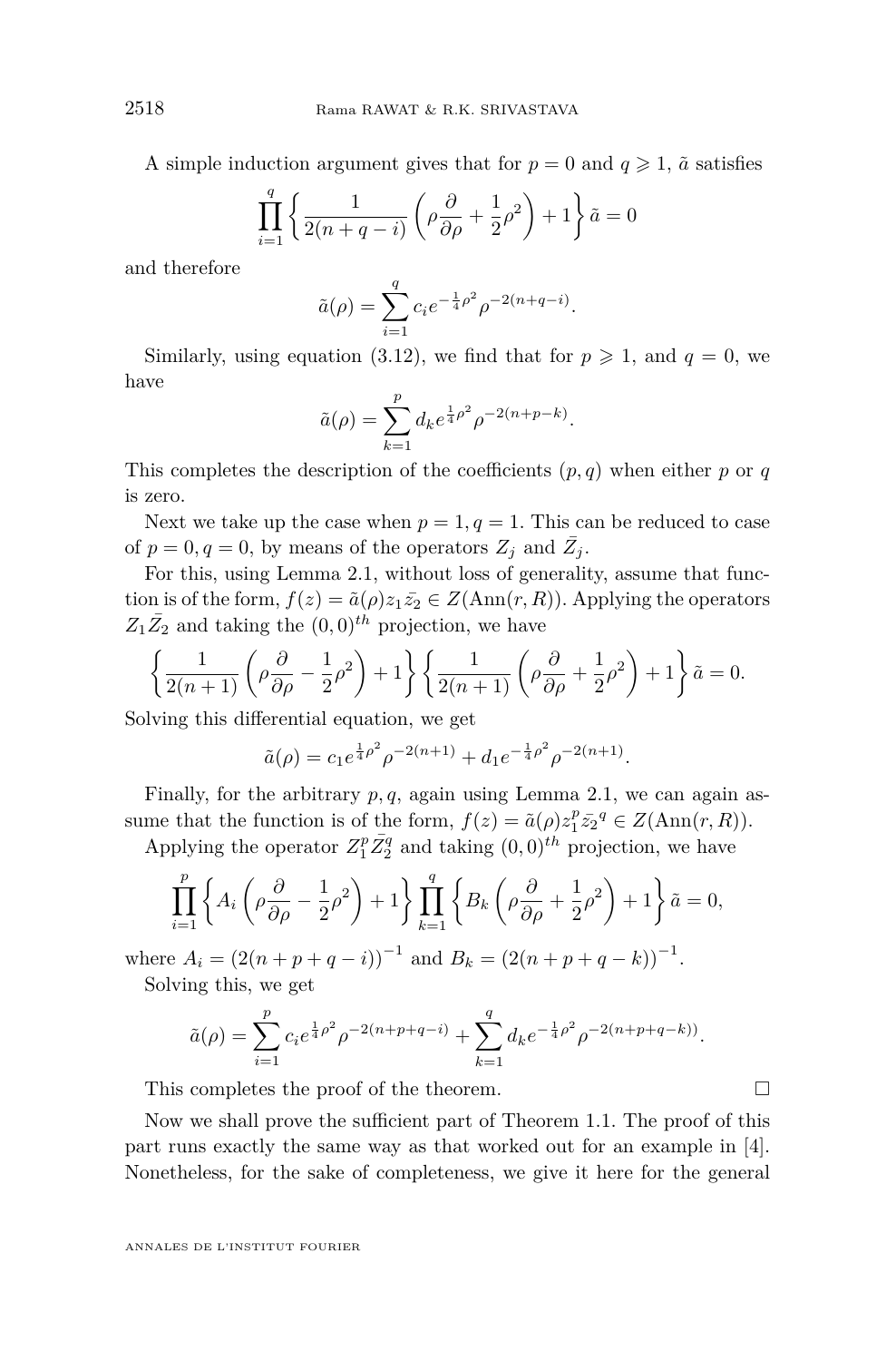<span id="page-11-0"></span>case. This proof will be using the result of Epstein and Kliener [\[2\]](#page-15-0) on the spherical means on  $\mathbb{R}^d$ , which we briefly describe here.

For a function  $g$  on  $\mathbb{R}^d$  we have the spherical harmonic expansion

$$
g(x) = g(\rho \omega) = \sum_{k=0}^{\infty} \sum_{l=1}^{d_k} a_{kl}(\rho) Y_k^l(\omega)
$$

where  $\rho = |x|$  and  $\{Y_k^l(\omega) : l = 1, 2, \dots, d_k\}$  is an orthonormal basis for the space  $V_k$  of homogeneous harmonic polynomials of degree  $k$  restricted to the unit sphere. For each  $k$ , the space  $V_k$  is invariant under the action of  $SO(d)$ . When  $d = 2m$  for some  $m$ , it is invariant under the the action of the unitary group  $U(m)$  as well, and under this action of  $U(m)$  the space  $V_k$  breaks up into an orthogonal direct sum of  $H_{p,q}$ 's where  $p + q = k$ . Let  $\sigma_s$  stand for the normalized surface measure on the sphere of radius  $s$ centered at the origin contained in  $\mathbb{R}^d$ . The main result in [\[2\]](#page-15-0) implies the following theorem for the special case of the annulus  $\{x \in \mathbb{R}^d : |x| > B\}$ :

THEOREM 3.2.  $-$  A continuous function *g* on  $\mathbb{R}^d$  satisfies

$$
\int_{|y|=s} g(x+y)d\sigma_s(y) = 0 \quad \text{for} \quad s > |x| + B \quad \text{for all} \quad x \in \mathbb{R}^d
$$

if and only if

$$
a_{kl}(\rho) = \sum_{i=0}^{k-1} \alpha_{kl}^i \rho^{k-d-2i}, \quad \alpha_{kl}^i \in \mathbb{C},
$$

for all  $k > 0$ ,  $1 \leq l \leq d_k$ , and  $a_0(\rho) = 0$  whenever  $\rho > B$ .

Next we take up the proof of the sufficient part of Theorem [1.1.](#page-4-0)

THEOREM 3.3. — Suppose *h* is a function defined on  $Ann(r, \infty)$  by  $h(z) = \frac{e^{\frac{1}{4}|z|^2}P(z)}{1-2(n+n+2)}$  $\frac{e^{4i(T)}F(z)}{|z|^{2(n+p+q-i)}},$  where  $P \in H_{p,q}$  and  $1 \leq i \leq p$ . Then  $h \in Z(\text{Ann}(r, \infty)).$ 

Proof. — We have to show that  $h \times \mu_s(z) = 0$  for all  $z, s$  with  $|z| + r < s$ . Consider,

$$
h \times \mu_s(z) = \int_{|w| = s} \frac{e^{\frac{1}{4}|z+w|^2} P(z+w)}{|z+w|^{2(n+p+q-i)}} e^{-\frac{i}{2} \operatorname{Im}(z \cdot \bar{w})} d\mu_s(w).
$$

Expanding the term  $|z+w|^2$  and simplifying, we see that it is enough to consider the integral

$$
\int_{|w|=s} \frac{e^{\bar{z}.w} P(z+w)}{|z+w|^{2(n+p+q-i)}} d\mu_s(w).
$$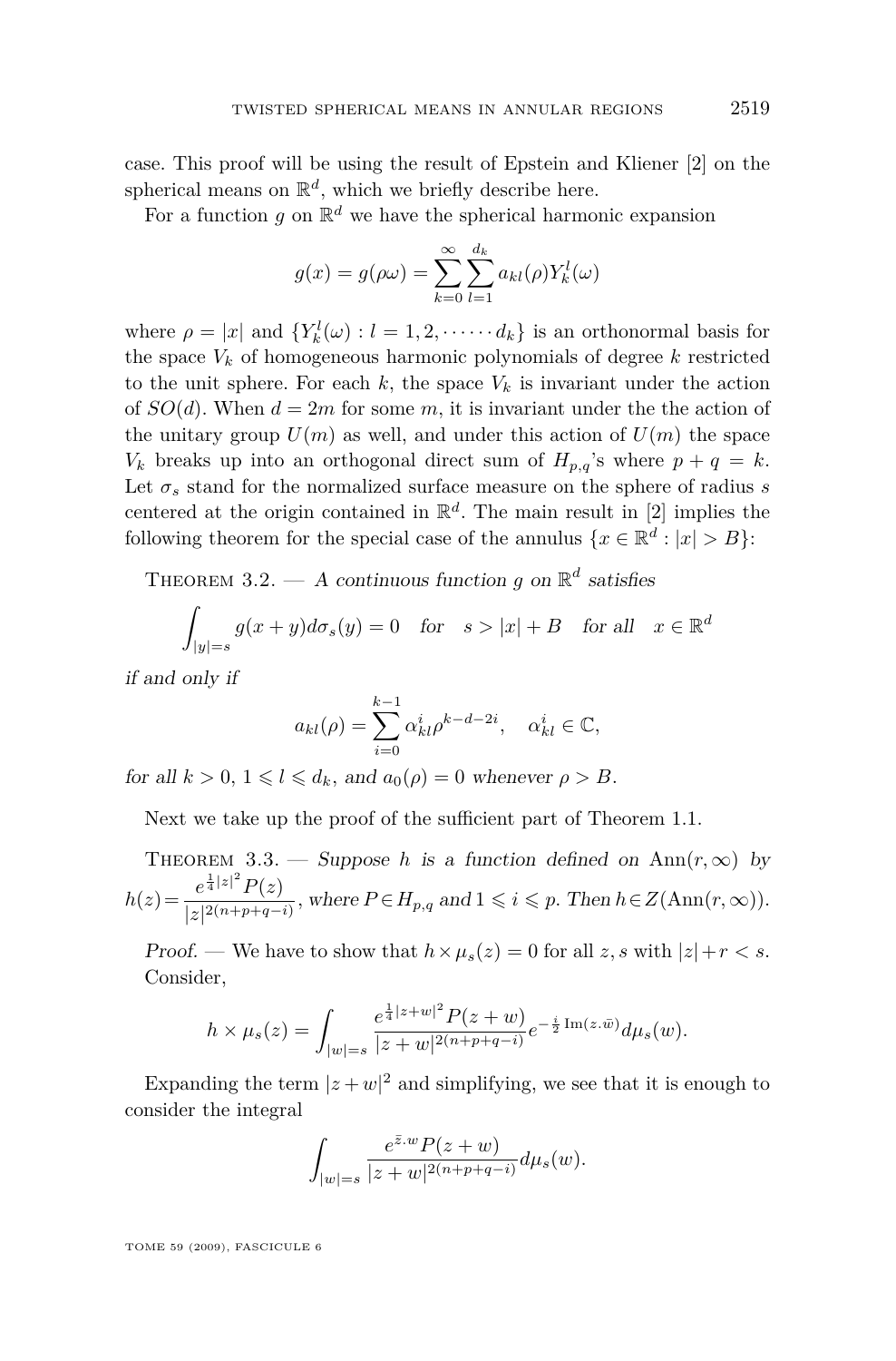<span id="page-12-0"></span>On expanding the exponential factor, this leads to terms of the form

$$
\int_{|w|=s} \frac{w^{\alpha} P(z+w)}{|z+w|^{2(n+p+q-i)}} d\mu_s(w)
$$

where  $\alpha$  is a multi-index. Writing  $w_1 = z_1 + w_1 - z_1$  etc. and expanding again we see that it is enough to consider terms of the form

$$
\int_{|w|=s} \frac{(w+z)^{\beta} P(z+w)}{|z+w|^{2(n+p+q-i)}} d\mu_s(w).
$$

Let  $g(z) = \frac{z^{\beta} P(z)}{|z|^{2(n+p+q)}}$  $\frac{z^2 F(z)}{|z|^{2(n+p+q-i)}}$ . Then, the above expression is

$$
\int_{|w|=s} g(z+w)d\sigma_s(w),
$$

which is a Euclidean spherical mean of *g* on the sphere of radius *s* centered at the origin contained in  $\mathbb{R}^{2n}$ .

Thus, we need to show that

$$
\int_{|w|=s} g(z+w)d\sigma_s(w) = 0,
$$

for  $s > |z| + r$ .

Using the Lemma [2.3,](#page-6-0) we have the decomposition

$$
z^{\beta}P(z) = P_0(z) + |z|^2 P_1(z) + \cdots + |z|^{2l} P_l(z)
$$

where  $P_j \in H_{p+|\beta|-j,q-j}$ , for  $0 \leq j \leq l$ ,  $l \leq \min(|\beta|, q)$ .

With this, the function *g* further decomposes in functions of the form *|z| <sup>−</sup>*2(*n*+*p*+*q−i−j*)*P<sup>j</sup>* (*z*).

Hence, to prove that *g* satisfies the desired convolution equation, it is enough to show that the function  $|z|^{-2(n+p+q-i-j)}P_j(z)$  satisfies it.

Let us rewrite

$$
|z|^{-2(n+p+q-i-j)}P_j(z) = \rho^{k-2n-2(p+q-i-j)}Y_k,
$$

where  $k = p + q + |\beta| - 2j$  and  $Y_k$  is a spherical harmonic of degree k on  $\mathbb{R}^{2n}$ . Using Theorem [3.2,](#page-11-0) we need to show that  $0 \leqslant p + q - i - j \leqslant k - 1$ , or equivalently  $j - i \leq \vert \beta \vert - 1$ .

If  $|\beta| \leq q$ , then  $l = |\beta|$  and  $j - i \leq j - 1 \leq |\beta| - 1$  (since  $j \leq |\beta|$  and  $1 \leq i \leq p$ . For  $|\beta| > q$ , we get  $l = q$ . Since  $|\beta| > q \geq j$ , therefore we have  $|\beta| - 1 > j - 1 \ge j - i$ , as  $1 \le i \le p$ .

This completes the proof.

Similarly, we can prove the following theorem.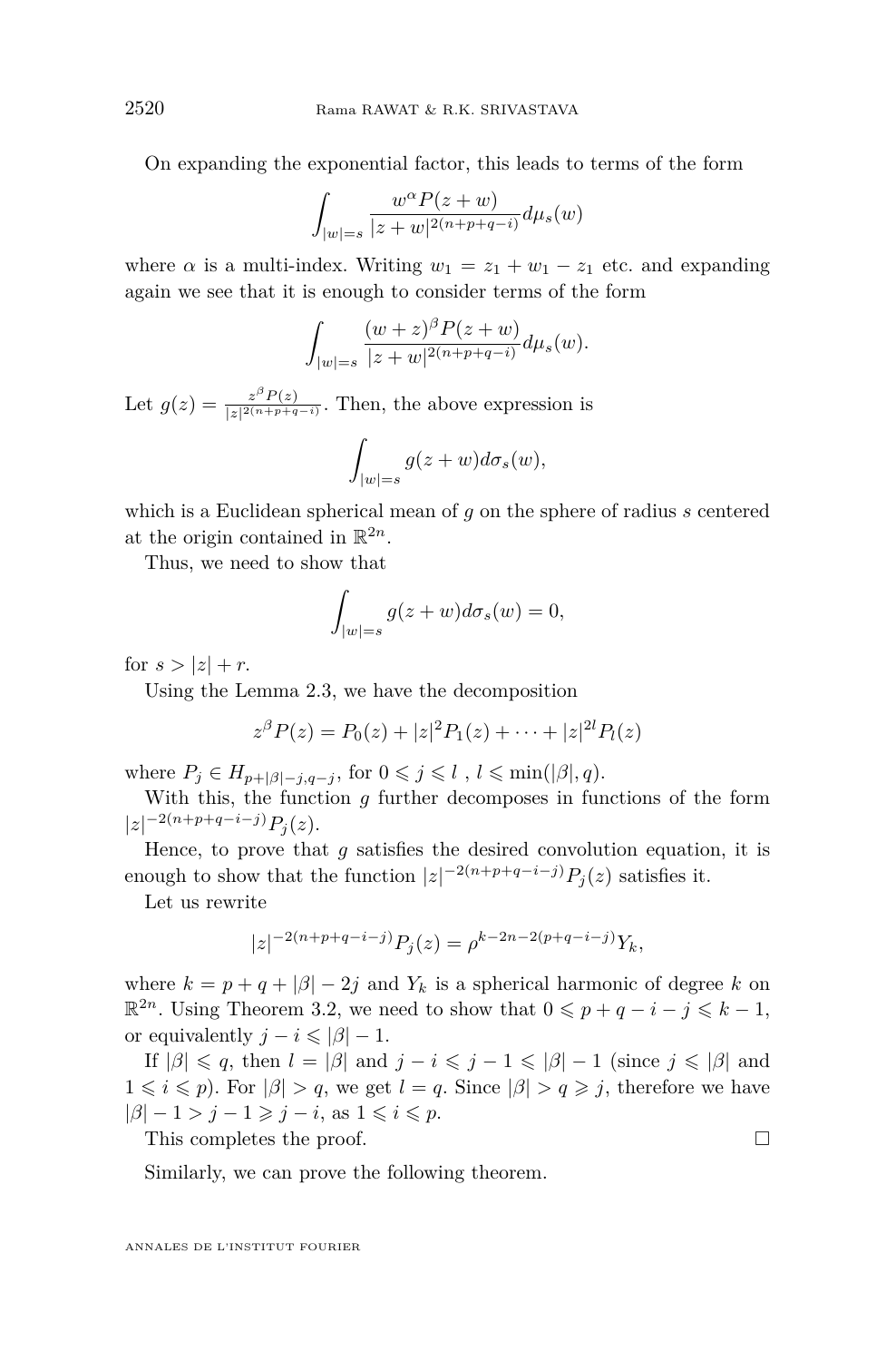THEOREM 3.4. — Suppose *h* is a function defined on  $\text{Ann}(r, R)$  by  $h(z) = \frac{e^{-\frac{1}{4}|z|^2}P(z)}{\ln(2(n+n+a-k))}$  $\frac{1}{|z|^{2(n+p+q-k)}},$  where  $P \in H_{p,q}$  and  $k = 1, ..., q$ . Then  $h \in$ *Z*(Ann(*r, R*))*.*

Putting together Theorem [3.3](#page-11-0) and Theorem [3.4,](#page-12-0) the sufficient part of Theorem [1.1](#page-4-0) follows.

#### **4. Proofs of the support theorems and concluding remarks**

We begin by recalling the Helgason's support theorem ([\[3\]](#page-15-0), p. 16) for Euclidean spherical means.

THEOREM 4.1. — Let g be a continuous function on  $\mathbb{R}^d$  such that for each  $k = 0, 1, \dots$ ,  $\sup |x|^k |g(x)| < \infty$ . Then g is supported in  $\{x \in \mathbb{R}^d :$  $|x| \le B$ *}* if and only if

$$
\int_{|y|=s} g(x+y)d\sigma_s(y) = 0 \quad \text{for} \quad s > |x| + B \quad \text{for all} \quad x \in \mathbb{R}^d.
$$

Here, as before,  $\sigma_s$  stand for the normalized surface measure on  $\{x \in$  $\mathbb{R}^d$  :  $|x| = s$ .

This theorem can now be deduced as a corollary of Theorem [3.2](#page-11-0) (also noted in [\[2\]](#page-15-0)), as the spherical harmonic coefficients of *f* satisfy the same decay conditions as *f*.

Next we recall the following support theorems for the twisted spherical means proved in [5] for the twisted spherical means.

THEOREM 4.2. — Let *f* be a function on  $\mathbb{C}^n$  such that  $f(z)e^{\frac{1}{4}|z|^2}$  is in the Schwartz class. Then *f* is supported in  $|z| \le r$  if and only if  $f \times \mu_s(z) = 0$ for  $s > r + |z|$  for every  $z \in \mathbb{C}^n$ .

In the above theorem, the function  $f$  is assumed to have exponential decay, which reflects the non-Euclidean nature of the twisted spherical means. Such decay conditions also arise naturally in the integral geometry on the Heisenberg group as can be seen in the results in  $[1]$ ,  $[4]$ . However, the differentiability conditions on the function are genuine and cannot be relaxed. This is because the condition that  $f(z)e^{\frac{1}{4}|z|^2}$  is in Schwartz class is not translation invariant ([\[5\]](#page-15-0)). Nonetheless, to do away with the smoothness condition on *f*, a stronger condition like  $|f(z)| \leqslant Ce^{-\left(\frac{1}{4} + \epsilon\right)|z|^2}$ , for some  $\epsilon > 0$  can be imposed. As then we may convolve f on the right with a radial approximate identity to get smooth functions  ${f_{\epsilon}}$  which approximate *f* and also satisfy the vanishing mean conditions.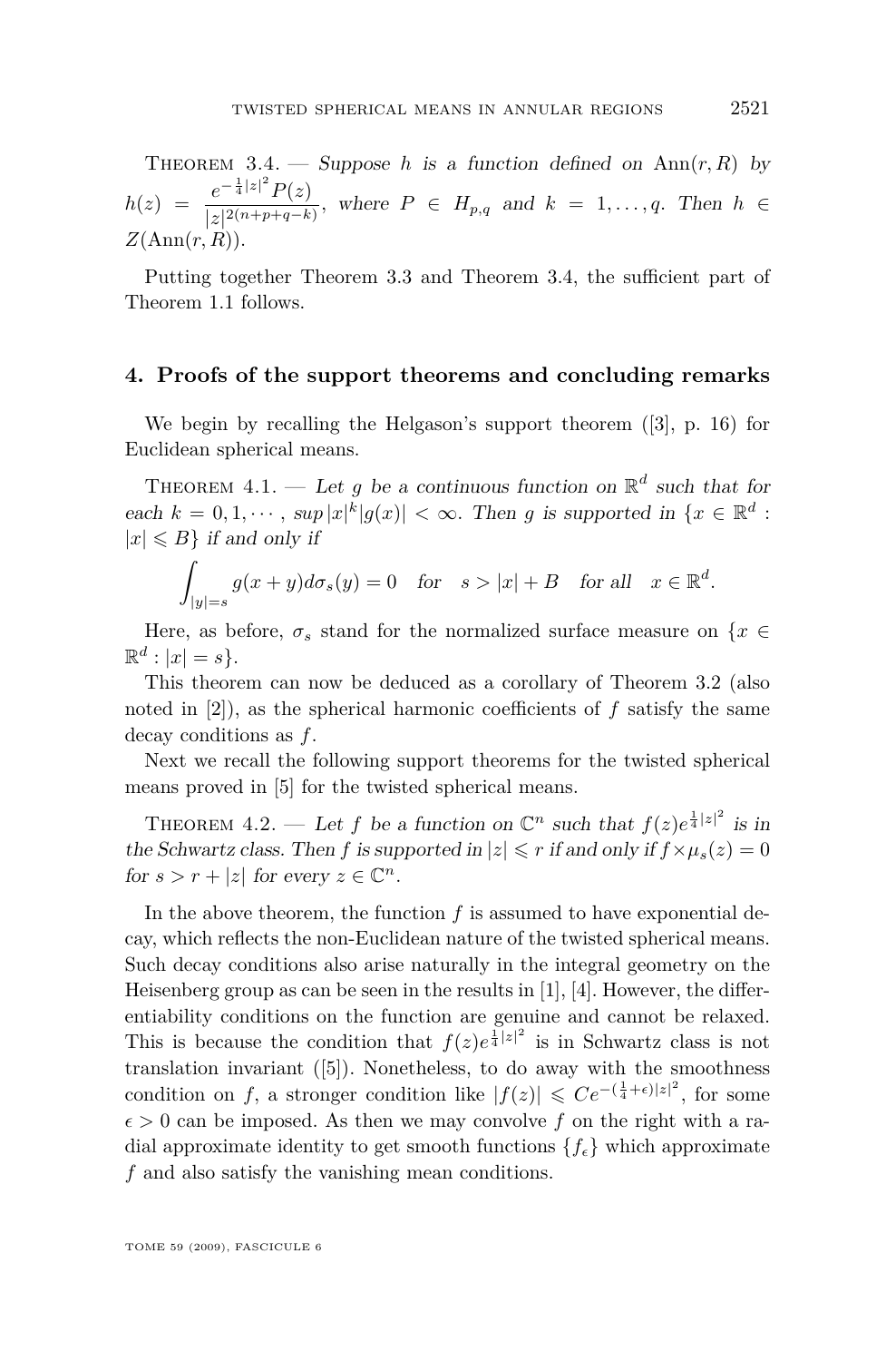In contrast, in Theorem [1.2](#page-4-0) we do not impose any differentiability conditions on the function nor do we impose a stronger decay condition. Our conditions can be thought of as an exact analogue of the conditions in the Euclidean set up.

The proof of Theorem [1.2](#page-4-0) follows immediately from Theorem [1.1,](#page-4-0) as the spherical harmonic coefficients  $a_j^{p,q}$  satisfy the same decay conditions as the function *f*.

When  $n = 1$ , the authors in [\[5\]](#page-15-0) have shown that under very weak conditions on *f* and with a suitable condition involving both sided twisted spherical means the following result holds.

THEOREM 4.3. — Let f be a locally integrable function on  $\mathbb C$  satisfying the condition that  $|f(z)| \leqslant Ce^{\frac{1}{4}(1-\epsilon)|z|^2}$  for some  $\epsilon > 0$ . Then *f* is supported  $\inf |z| \le B$  if and only if  $f \times \mu_r(z) = \mu_r \times f(z) = 0$  for  $r > B + |z|$  for every *z ∈* C.

In the version Theorem [1.3](#page-5-0) of this support theorem, we do not need any growth conditions on the function.

For a proof of Theorem [1.3,](#page-5-0) let us consider the space  $Z^*(\text{Ann}(r, R))$ of continuous functions  $f$  on  $\mathbb{C}^n$  with both the twisted spherical means  $f \times \mu_s(z) = \mu_s \times f(z) = 0$  for all spheres  $S_s(z)$  contained in the Ann $(r, R)$ and with  $B_r(0) \subseteq B_s(z)$ . Then Theorem [1.1](#page-4-0) can be strengthened to the following result:

THEOREM 4.4. — A necessary and sufficient condition for a function f to belong to  $Z^*(\text{Ann}(r, R))$  is that for  $p, q \in \mathbb{Z}^+$  and  $1 \leqslant j \leqslant d(p, q)$ , the spherical harmonic coefficients  $\tilde{a}^{p,q}_j(\rho)$  of *f* satisfy, for  $r < \rho < R$ ,

$$
\tilde{a}_j^{p,q}(\rho) = \sum_{i=1}^{\min(p,q)} c_i e^{\frac{1}{4}\rho^2} \rho^{-2(p+q+n-i)} + \sum_{k=1}^{\min(p,q)} d_k e^{-\frac{1}{4}\rho^2} \rho^{-2(p+q+n-k)},
$$
  

$$
p \neq 0, q \neq 0
$$

and  $\tilde{a}_j^{0,q} = \tilde{a}_j^{p,0} = 0$ . Here  $c_i, d_k$  are arbitrary constants in  $\mathbb{C}$ .

Proof. — As  $\mu_{\rho} \times f = \overline{f} \times \mu_{\rho}$ , it follows that  $f \in Z^*(\text{Ann}(r,R))$  if and only if  $\bar{f}$  ∈  $Z^*(\text{Ann}(r, R))$ . Also a  $(p, q)$ th spherical harmonic coefficient of f,  $\tilde{a}^{p,q}_{j}(f)$  is related to the corresponding spherical harmonic coefficient of  $\bar{f}$  by  $\tilde{a}^{p,q}_{j}(\bar{f}) = \overline{\tilde{a}^{p,q}_{j}(f)}$ . Hence the conclusion follows from Theorem [1.1.](#page-4-0)  $\Box$ 

The proof of Theorem [1.3](#page-5-0) now follows as a corollary of the above theorem and the observation that for  $n = 1$ , the nonzero spaces  $H_{p,q}$  will have either  $p = 0$  or  $q = 0$ *.*